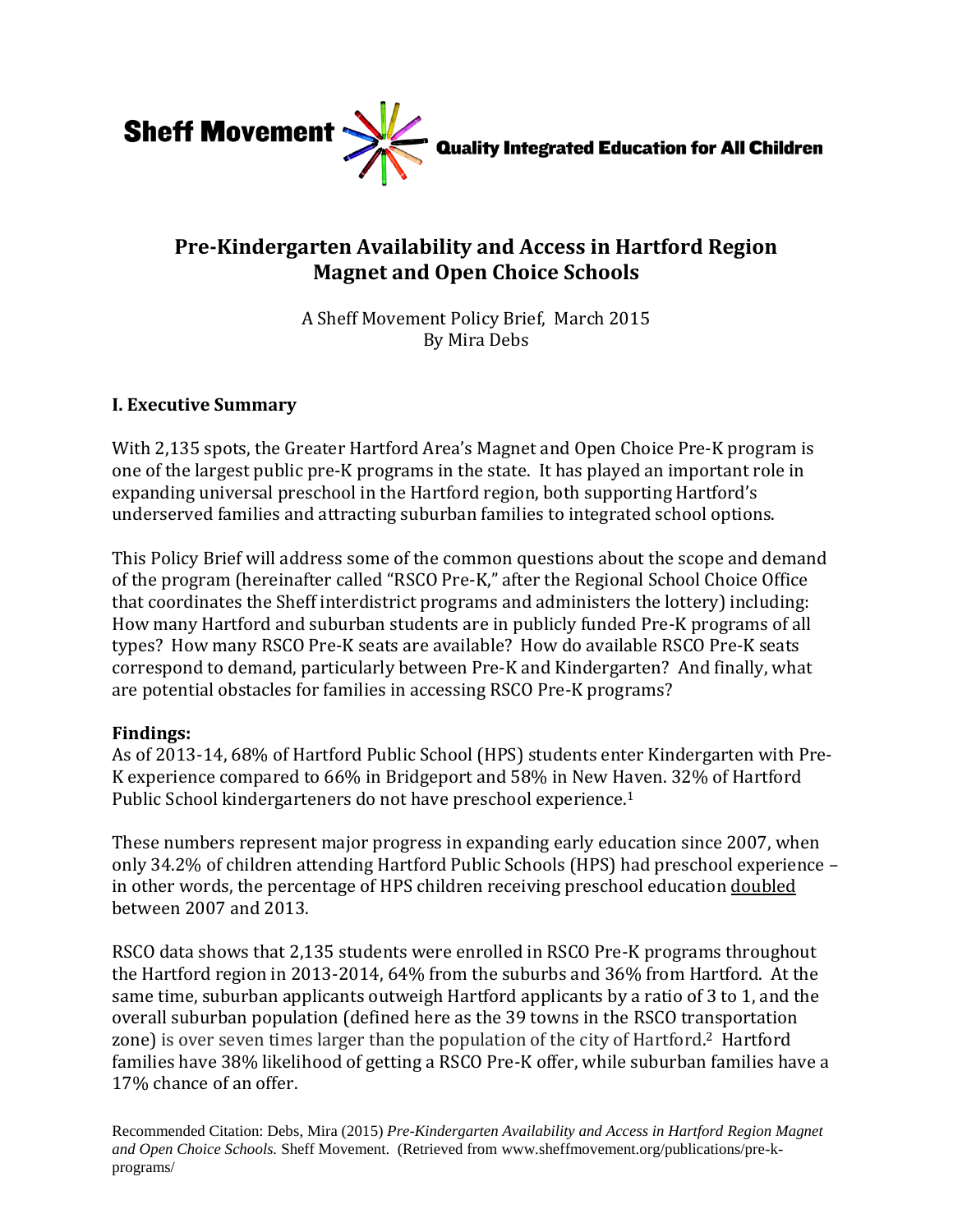The greatest number of magnet elementary seats are available at age 3 for both Hartford and suburban families, but more Hartford families apply to magnets when their children turn 5, when there are far fewer seats available. At age 5, Hartford families have the best chance of getting into suburban Open Choice districts.

Two factors may result in the relatively lower number of application numbers from Hartford families at pre-K3: the lack of pre-K transportation to magnet schools within Hartford and limited information about the odds of admission to different pre-K programs.

# **Policy Recommendations**

**Transportation:** The state currently provides Pre-K transportation for Hartford families to Open Choice and magnet schools outside of Hartford. We recommend that this be expanded to provide Hartford families with pre-K transportation to magnet schools within Hartford. We also recommend that the \$5 a day stipend for suburban Pre-K families be directed to families that most need it on an income-basis.

**Information and Access:** RSCO Pre-K providers are increasingly coordinating their recruitment of Hartford families. These groups should continue targeted and coordinated outreach to Hartford families about their full range of options, particularly the importance of entering the Pre-K3 magnet lottery and Hartford families' best options at age 5.

# **II. Introduction: Why Pre-K Matters**

The remedy in the *Sheff v. O'Neill* case is intended to provide Hartford area students with quality, integrated education choices. A key design of the resulting magnet schools has been to start young with public pre-K programming. The Sheff Movement coalition has [continuously advocated](http://sheffmovement.org/wp-content/uploads/2014/04/2012_DiverseEarlyEducation_SMC-Policy-Brief.pdf) for the expansion of high quality, integrated preschool for families in the Greater Hartford area.

Many researchers have demonstrated the importance of quality public preschool programming for the benefit of each child and for our society's economic and social wellbeing.<sup>3</sup> Low-income students attending racially and economically diverse preschools, in particular, have been shown to have even greater academic achievement than at racially and economically isolated preschools.<sup>4</sup>

The emphasis on early education is also increasing around Connecticut. Between 2009 and 2013, the state spent nearly \$1.25 billion on early learning and development programs, a 12% percent increase in funding over previous years.<sup>5</sup> Connecticut just received a [\\$12.5](http://www.courant.com/education/hc-race-to-the-top-1211-20141210-story.html?utm_source=CTNewsJunkie.com&utm_campaign=f48a672b2f-MCP_2014&utm_medium=email&utm_term=0_a493d2308d-f48a672b2f-92885273)  [million federal Race to the Top grant](http://www.courant.com/education/hc-race-to-the-top-1211-20141210-story.html?utm_source=CTNewsJunkie.com&utm_campaign=f48a672b2f-MCP_2014&utm_medium=email&utm_term=0_a493d2308d-f48a672b2f-92885273) to expand public preschool. Governor Malloy has committed to a goal of [universal pre-K](http://www.governor.ct.gov/malloy/cwp/view.asp?A=4010&Q=539536) by 2019 throughout the state, using a combination of public and private programs available to families on a sliding fee scale. With this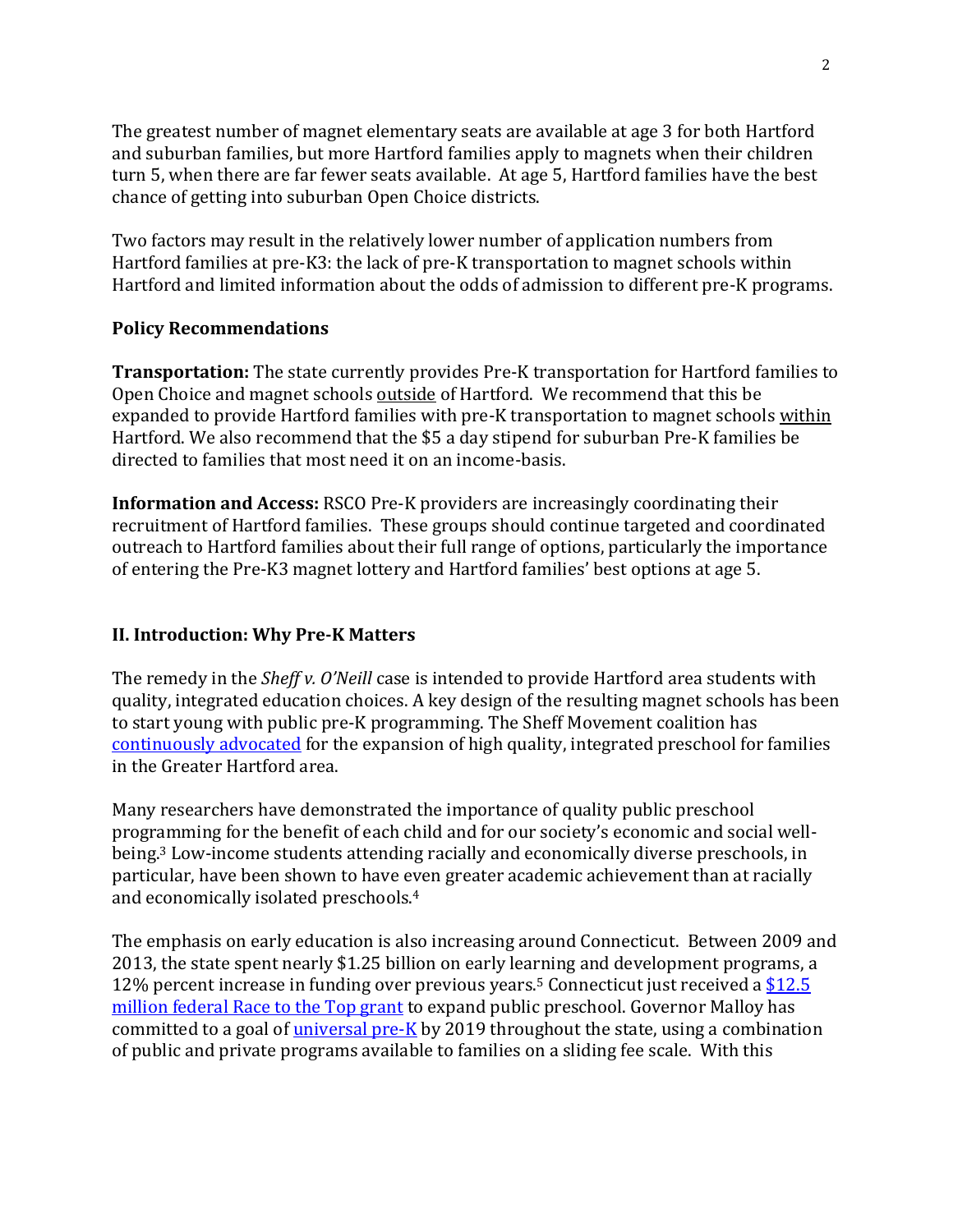renewed policy focus, it is important to examine the reach of the RSCO Pre-K program in the context of public pre-K in the Greater Hartford region.

# **III. Hartford and suburban students in publicly funded Pre-K programs**

In Connecticut, the state and federal government provide public funding to a wide range of public, private and community-based programs through School Readiness, Head Start, Special Education and Title 1 funding. In 2013-2014, Hartford area magnet and Open choice schools offered 2,135 Pre-K spots, representing 23% of the 9,148 publicly funded Pre-K spots in the Greater Hartford region.

# **Table 1: Pre-K Students in Publicly Funded Programs in the Greater Hartford Region**<sup>6</sup>

| Program                                                 | <b>Hartford</b><br><b>Students</b> | <b>Suburban</b><br><b>Students</b> | <b>Total by</b><br>Program<br><b>Type</b> | % of Total Publicly<br><b>Funded Students</b> |
|---------------------------------------------------------|------------------------------------|------------------------------------|-------------------------------------------|-----------------------------------------------|
| Magnet and Open Choice <sup>7</sup>                     | 775                                | 1360                               | 2135                                      | 23.3%                                         |
| <b>Charter and Other Programs</b>                       | 26                                 | 433                                | 459                                       | 5%                                            |
| <b>Head Start</b>                                       | 402                                | 1124                               | 1526                                      | 16.7%                                         |
| <b>Child Development Centers</b>                        | 105                                | 412                                | 517                                       | 5.7%                                          |
| <b>School Readiness (Public</b><br>Programs in Child's  |                                    |                                    |                                           |                                               |
| hometown)                                               | 335                                | 569                                | 904                                       | 9.9%                                          |
| <b>School Readiness (Private</b><br>Programs in Child's |                                    |                                    |                                           |                                               |
| hometown)                                               | 801                                | 988                                | 1789                                      | 19.6%                                         |
| Special Education Programs <sup>8</sup>                 | 226                                | 1563                               | 1789                                      | 19.6%                                         |
| Title 1 (federal funds to<br>districts)                 | $\mathbf 0$                        | 29                                 | 29                                        | 0.3%                                          |
| <b>Total</b>                                            | 2670                               | 6478                               | 9148                                      |                                               |

This data shows that current publicly funded Pre-K offerings are spread out over a number of programs and funding sources. Magnet and Open Choice programs represent the second largest number of students after the School Readiness program. Moreover, the RSCO Pre-K programs provide additional advantages. In addition to the academic gains of attending a racially and economically integrated program (mentioned above), RSCO Pre-K are among the few free tuition programs. Most other Pre-K programs provide services on a sliding scale basis.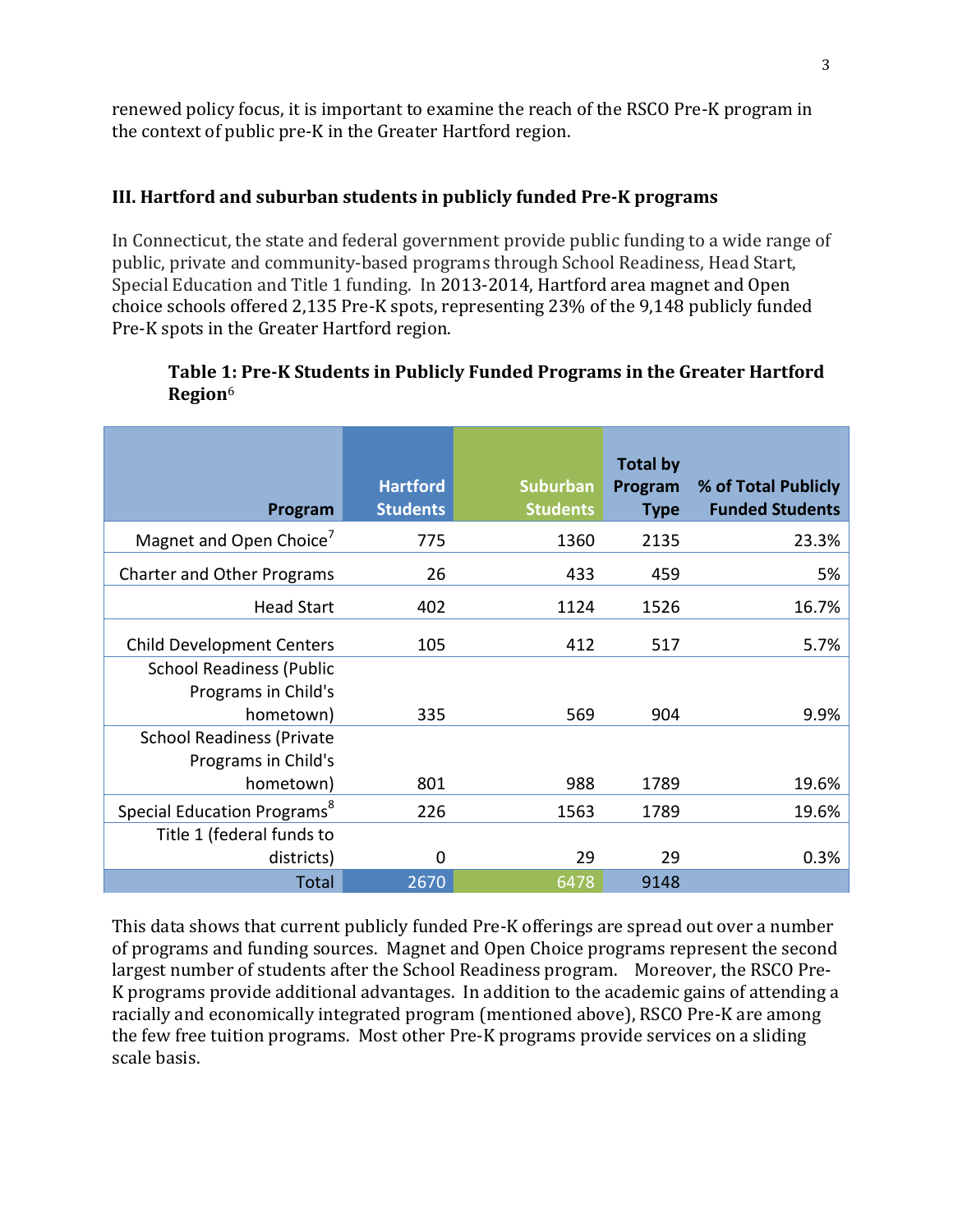Even with the wide range of choices available, there are still a number of Hartford area students who do not attend preschool at all, setting them at an academic disadvantage at the beginning of their education. As of 2013-14, only 68% of Hartford students had preschool experience before kindergarten, compared with 83% across the state. The Hartford figure is higher than Bridgeport (66%) and New Haven (58%), in part due to the number of Sheff Hartford magnet programs.<sup>9</sup> But the fact that 32% of Hartford children are entering kindergarten without preschool experience demonstrates there is still a significant shortage for the students who need preschool the most.

# **IV. Availability of RSCO Pre-K seats for Hartford and Suburban Students**

In this section, we examine how Pre-K slots vary by program provider. The following table, based on 2013-2014 RSCO data, breaks down the distribution of Hartford versus suburban students among the four magnet school operators in the Hartford region (Hartford Public Schools (HPS), Capitol Regional Educational Council (CREC), Bloomfield School District and Goodwin College). The final category is the Open Choice program, which sends Hartford students into the suburbs and enrolls suburban students in Hartford community schools.

|                                         | <b>Hartford</b> |                   | <b>Suburban</b> |                   |              |
|-----------------------------------------|-----------------|-------------------|-----------------|-------------------|--------------|
| Magnet/Open                             | Pre-K           |                   | <b>Pre-K</b>    |                   |              |
| <b>Choice Program</b>                   | <b>Students</b> | <b>Hartford %</b> | <b>Students</b> | <b>Suburban %</b> | <b>Total</b> |
| <b>Hartford Public</b><br>Schools (HPS) | 322             | 43%               | 431             | 57%               | 753          |
| <b>CREC</b>                             | 326             | 36%               | 591             | 64%               | 917          |
| Goodwin                                 | 66              | 39%               | 105             | 61%               | 171          |
| Bloomfield<br><b>School District</b>    | 34              | 15%               | 196             | 85%               | 230          |
| Open Choice                             | 27              | 42%               | 37              | 58%               | 64           |
| <b>Totals</b>                           | 775             | 36%               | 1360            | 64%               | 2135         |

#### **Table 2: Hartford Area Magnet School Pre-K Enrollment Data, October 1, 2013<sup>10</sup>**

Of 2,135 pre-K spots, 64% are suburban students while 36% are Hartford students. At the same time, the suburban population (defined here as the 39 towns in the RSCO transportation zone) is almost one million people, compared with 125,017 for the city of Hartford.<sup>11</sup> As the discussion in Section 5 will show, suburban applicants also outweigh Hartford applicants by a ratio of 3 to 1. On average, Hartford families have a 38% likelihood of getting a RSCO Pre-K offer, while suburban families have a 17% chance of an offer.

This distribution of Pre-K spots may be based on multiple factors including the *Sheff* goal of achieving racial and economic diversity in the participating schools, the high demand among suburban families for Pre-K seats, and the location of a significant number of the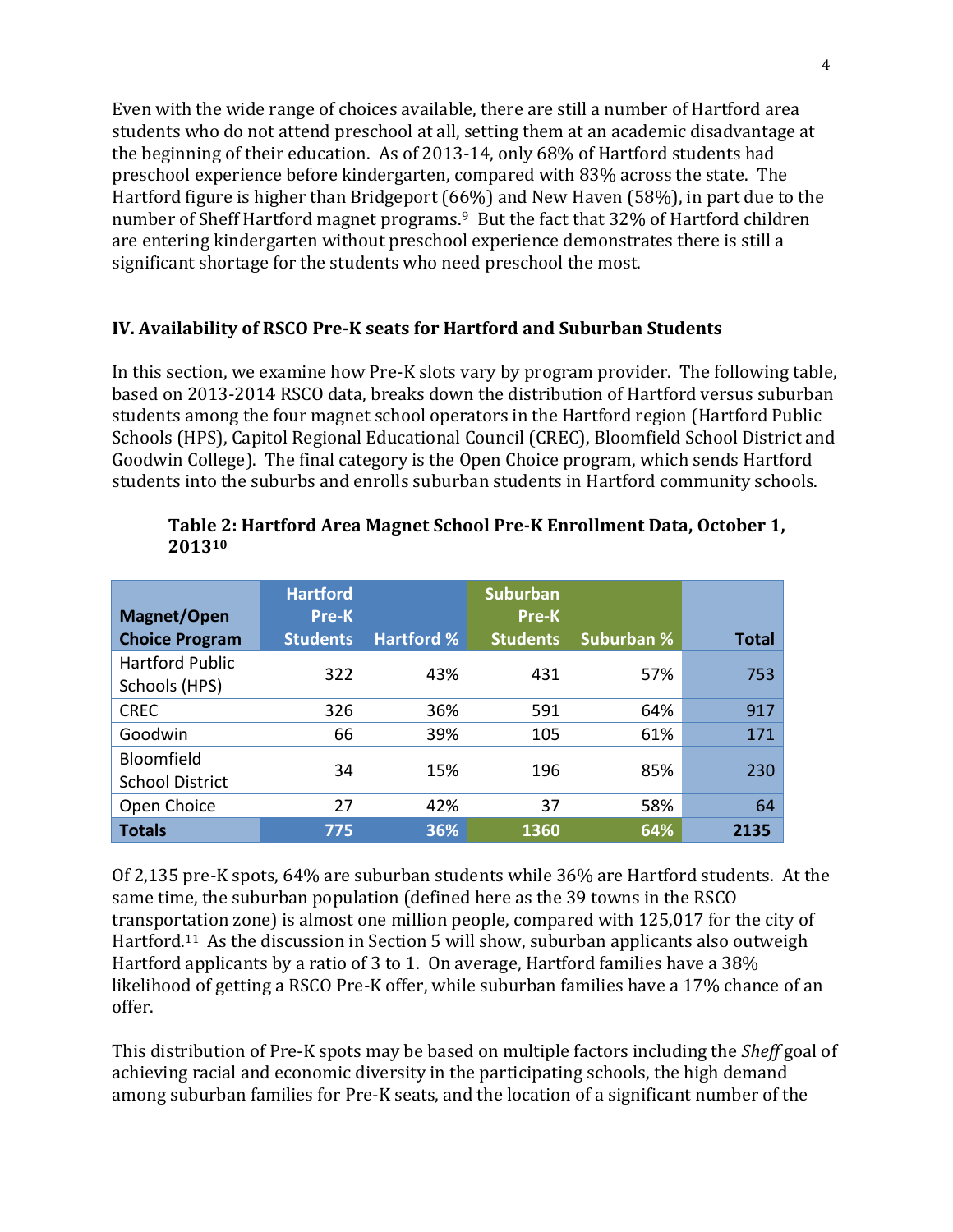Pre-K seats in suburban locations. Given the difference in spots between Hartford and suburban students, it's important to also examine the demand, measured here by the number of families that apply.

# **V. RSCO Pre-K seats and lottery applications**

Next we take a closer look at whether the number of students who apply for RSCO Pre-K spots is proportional to the number of students offered seats. Using RSCO data, we used first-choice applications in order to count only one application per student. To estimate the total number of seats, we used the number of seats offered as of July 2014 (these figures are different from the actual enrollment figures of October 2014 which was not available). Kindergarten data is evaluated later in this report to consider whether the demand changes dramatically after the end of free-tuition preschool.

In Table 3, this data is aggregated across schools. This measure doesn't take into account zone or sibling preferences for Hartford residents, or the suburban weighting by town, but is useful as a rough measure across magnet and Open Choice schools.

|                      | <b>Hartford Residents</b> |                |                    | <b>Suburban Residents</b> |                |              |              |
|----------------------|---------------------------|----------------|--------------------|---------------------------|----------------|--------------|--------------|
| Magnet/              |                           |                |                    |                           |                |              |              |
| <b>Open</b>          | <b>First Choice</b>       |                |                    |                           |                |              |              |
| <b>Choice</b>        | Applica-                  | <b>Seats</b>   | <b>Seats</b>       | <b>First Choice</b>       | <b>Seats</b>   | <b>Seats</b> | <b>Total</b> |
| Program              | tions                     | <b>Offered</b> | <b>Offered/App</b> | <b>Applications</b>       | <b>Offered</b> | Offered/App  | <b>Seats</b> |
| <b>CREC Magnets</b>  |                           |                |                    |                           |                |              |              |
| PreK3                | 277                       | 153            | 55%                | 1652                      | 231            | 14%          | 384          |
| PreK4                | 219                       | 23             | 11%                | 1326                      | 62             | 5%           | 85           |
| <b>HPS Magnets</b>   |                           |                |                    |                           |                |              |              |
| PreK3                | 318                       | 179            | 56%                | 288                       | 206            | 72%          | 385          |
| PreK4                | 281                       | 123            | 44%                | 327                       | 108            | 33%          | 231          |
| <b>Other Magnets</b> |                           |                |                    |                           |                |              |              |
| PreK3                | 53                        | 45             | 85%                | 384                       | 94             | 24%          | 139          |
| PreK4                | 24                        | 45             | 100%               | 215                       | 81             | 38%          | 126          |
| <b>Open Choice</b>   |                           |                |                    |                           |                |              |              |
| PreK4                | 310                       | 32             | 10%                | 327                       | $\mathbf{0}$   | 0%           | 32           |
| <b>Total</b>         | 1482                      | 568            | 38%                | 4519                      | 782            | 17%          | 1382         |

#### **Table 3: 2014-2015 Pre-K First Choice Applications and Total Seat Offers in RSCO Pre-K Schools**

Applications numbers show a high demand from Hartford and suburban families for RSCO Pre-K spots with significant differences between both groups. 1482 Hartford families and 4519 suburban families applied for Pre-K magnet programs in the 2014 lottery. 75% of Pre-K applications came from suburban families and 25% came from Hartford families.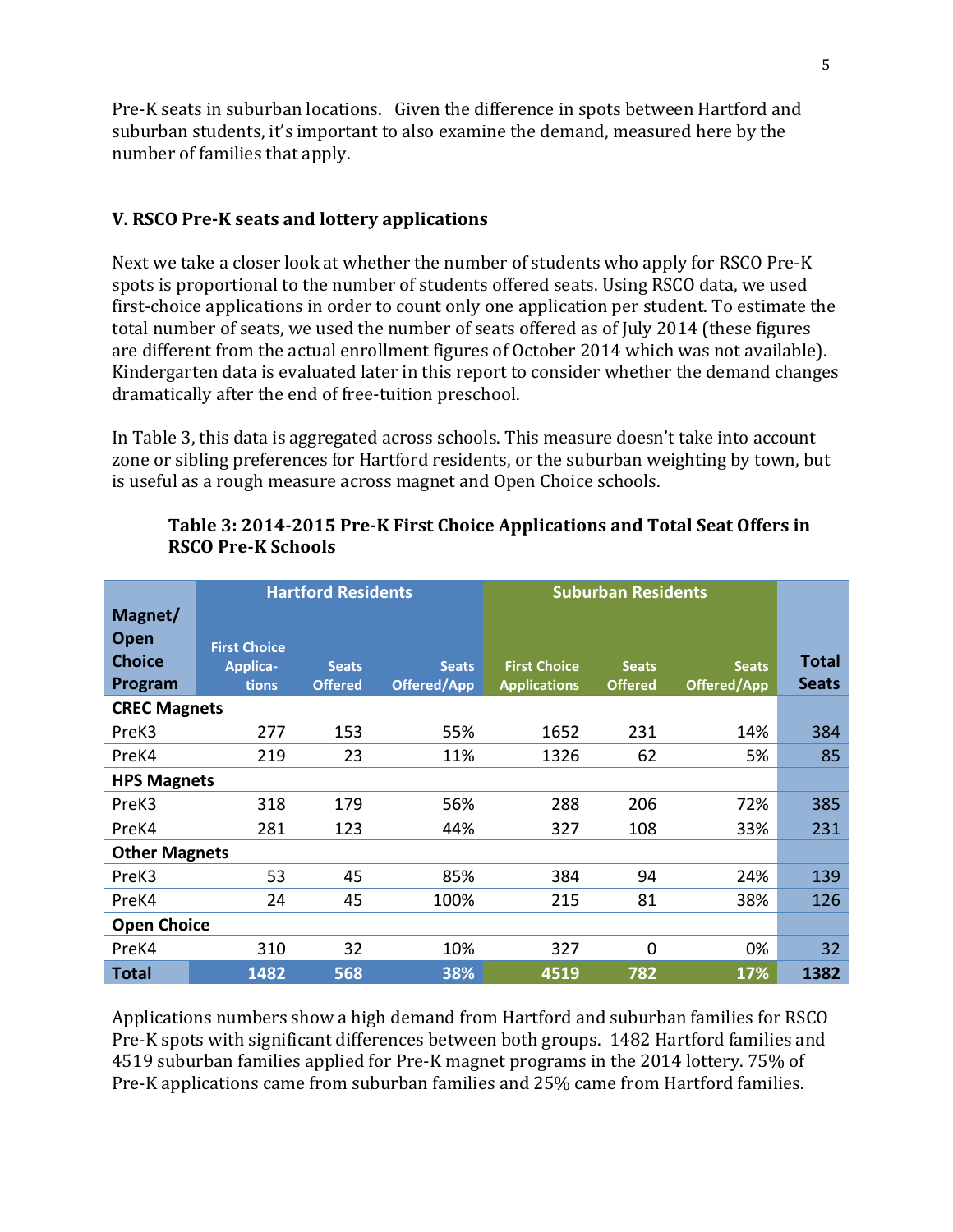Dividing the total number of seats offered by the number of first choice applications gives us a rough estimate of the percentage offered seats (which does not take into account different applications by school, and the role of zone, sibling and staff preferences and the suburban weighting by town). By this calculation, Hartford families have 38% likelihood of getting a RSCO Pre-K offer, while suburban families have a 17% chance of an offer.

Looking at magnet providers, more Hartford families apply to Hartford magnet schools (599) than to CREC magnets (496) for first choice school applications, while almost five times more suburban families apply to CREC programs than to HPS magnet programs.

Hartford applicants have the strongest chance of a Pre-K3 seat offer at all of the three magnet providers. Suburban families currently have a much greater chance of a seat offer applying to Hartford Pre-K3 programs than to CREC magnets. So then, how much does a child's chance differ depending on whether they apply at age 3, 4 or 5?

# **Timing of Applications**

In order to evaluate whether the chance of admission varies by age, using RSCO lottery and seat offer data, we compiled first choice applications across all providers for ages Pre-K3, Pre-K4 and Kindergarten and compared them to the number of total offers as of July 2014.

|                |                     | <b>Hartford Residents</b> |              | <b>Suburban Residents</b> |                |              |              |
|----------------|---------------------|---------------------------|--------------|---------------------------|----------------|--------------|--------------|
| <b>RSCO</b>    |                     |                           |              |                           |                |              |              |
| Pre-K          | <b>First Choice</b> | <b>Seats</b>              | <b>Seats</b> | <b>First Choice</b>       | <b>Seats</b>   | <b>Seats</b> | Total        |
| <b>Schools</b> | <b>Applications</b> | <b>Offered</b>            | Offered/App  | <b>Applications</b>       | <b>Offered</b> | Offered/App  | <b>Seats</b> |
| PreK3          | 648                 | 377                       | 58%          | 2324                      | 531            | 23%          | 908          |
| PreK4          | 834                 | 191                       | 23%          | 2195                      | 251            | 11%          | 442          |
| К              | 1265                | 568                       | 45%          | 2321                      | 502            | 22%          | 1070         |

# **Table 4: First Choice Applications by Grade for Pre-K & K in RSCO Pre-K Schools for the 2014-2015 School Year**

Suburban families applying to RSCO magnets have similar chances of getting a seat offer at age 3 (23%) and age 5 (22%) with fewer spots available at age 4. In contrast, the number of Hartford applications dramatically increases at age 5. Hartford families have the best chance applying at age 3 (58%), or at age 5 (45%).

Breaking down the Kindergarten applications and seats by program shows that much of the Kindergarten growth is via the Open Choice Program where Hartford Kindergarten students have a 75% chance of a seat offer whereas they only have a 13% chance of a seat offer at an HPS magnet school.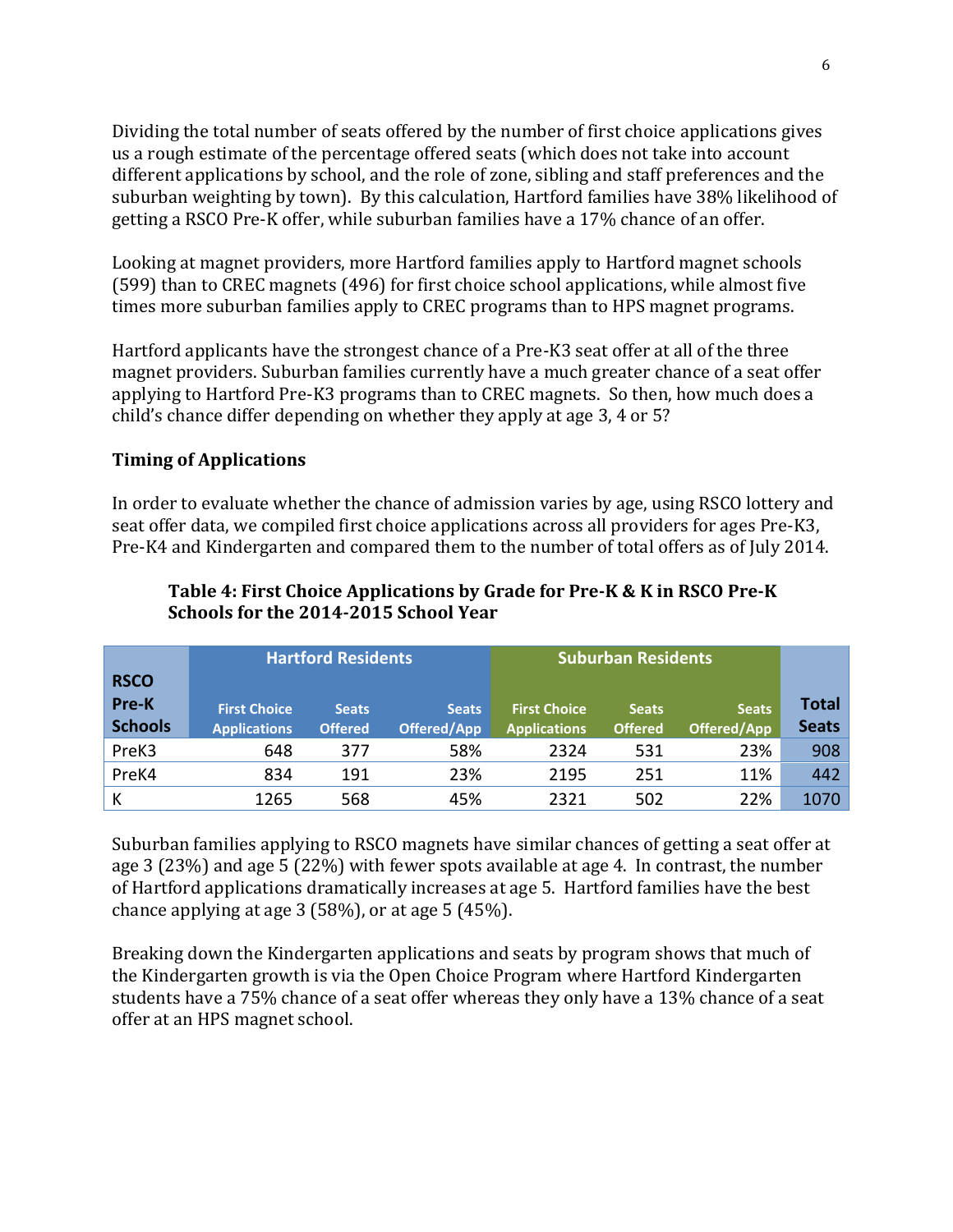|                       | <b>Hartford Residents</b>                  |                                |                   | <b>Suburban Residents</b>                  |                                |                   |              |
|-----------------------|--------------------------------------------|--------------------------------|-------------------|--------------------------------------------|--------------------------------|-------------------|--------------|
| Magnet/               |                                            |                                |                   |                                            |                                |                   |              |
| Open<br><b>Choice</b> |                                            |                                | <b>Seats</b>      |                                            |                                | <b>Seats</b>      | Total        |
| Program               | <b>First choice</b><br><b>Applications</b> | <b>Seats</b><br><b>Offered</b> | Offered/<br>Apps. | <b>First Choice</b><br><b>Applications</b> | <b>Seats</b><br><b>Offered</b> | Offered/<br>Apps. | <b>Seats</b> |
| <b>CRECK</b>          | 298                                        | 91                             | 31%               | 1029                                       | 97                             | 9%                | 188          |
| <b>HPS K</b>          | 461                                        | 62                             | 13%               | 908                                        | 326                            | 36%               | 178          |
| Other                 |                                            |                                |                   |                                            |                                |                   |              |
| Magnet K              | 16                                         | 47                             | 100%              | 109                                        | 77                             | 71%               | 124          |
| Open                  |                                            |                                |                   |                                            |                                |                   |              |
| Choice K              | 490                                        | 368                            | 75%               | 275                                        | 2                              | 1%                | 370          |
| <b>Total</b>          | 1265                                       | 568                            | 45%               | 2321                                       | 502                            | 22%               | 860          |

# **Table 5: Kindergarten First Choice Applications in RSCO Pre-K Schools for the 2014-15 school year.**

The limited number of magnet openings for Hartford kindergarten students is significant. One third of the Hartford area magnet schools have five or fewer spots for Hartford kindergarteners. The limited number of magnet seats for kindergarteners demonstrates the importance of Hartford families applying for magnet programs at age 3 or for Open Choice at age 5. The next section of the report will focus on barriers that may currently restrict Hartford residents in applying to and attending these magnet Pre-K programs.

# **PART II: BARRIERS TO ACCESS**

There is an increasing awareness among policymakers, researchers and journalists that certain Hartford students, especially Special Education and English Language Learners, are under-represented among applicants for magnet programs.12 The Sheff Movement has called for greater recruiting efforts for under-represented students, and while the state has improved its outreach, barriers still remain. What follows is a discussion of some of these continuing barriers that may make accessing pre-k magnet school openings difficult for Hartford families.

# **Transportation**

Transportation is a significant issue limiting which families can take advantage of magnet preschool offerings in Hartford and elsewhere around the state. Currently transportation for RSCO Pre-K is only available for Hartford students enrolled in magnet and suburban Open Choice programs outside of Hartford. There is no transportation available for Hartford Pre-K children enrolled in magnet schools located in Hartford. Similarly, there is no transportation available for New Haven or Bridgeport Pre-K children enrolling in their area magnet schools.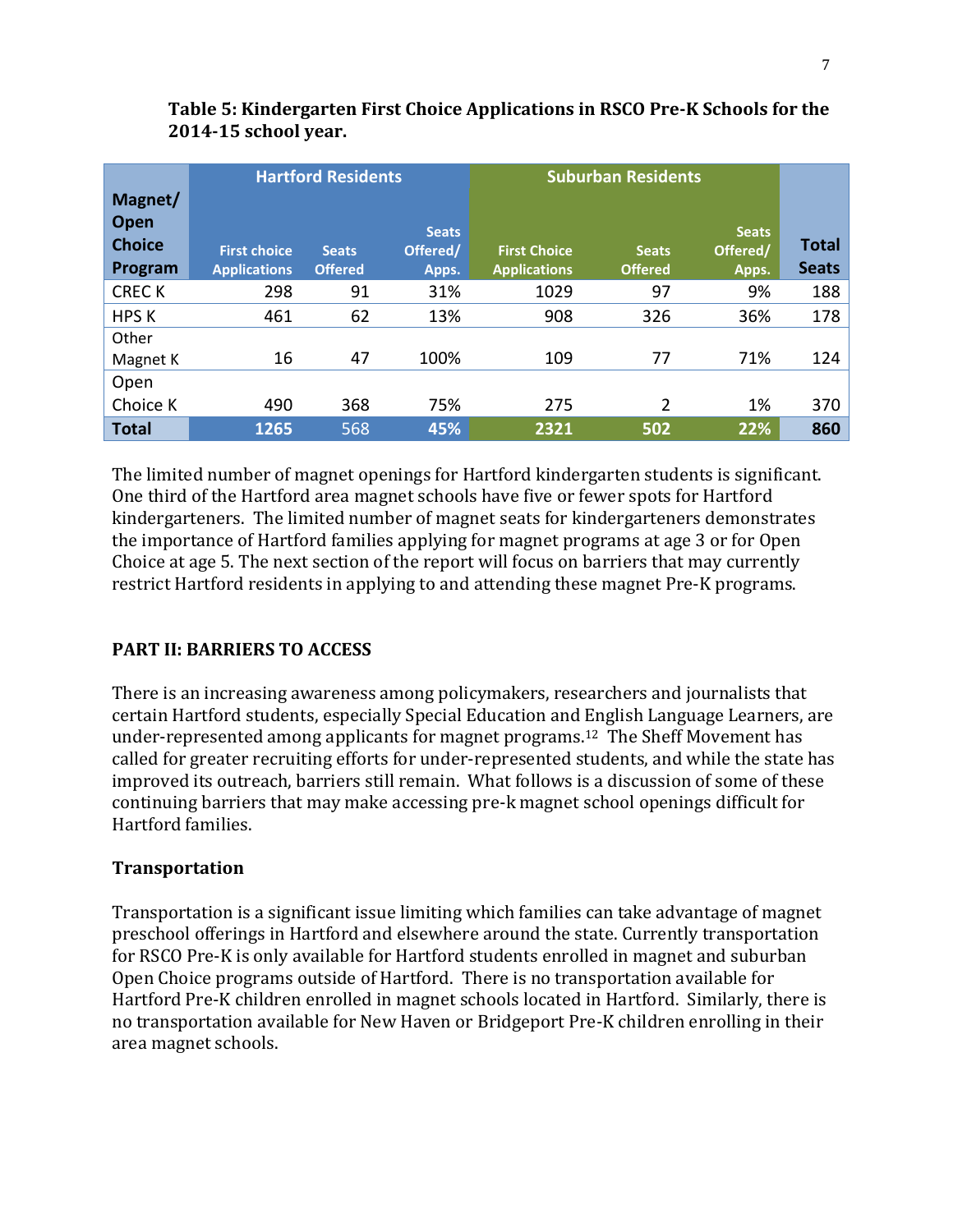This lack of Pre-K transportation disproportionately affects poor families. Recent census data shows 34.6% of Hartford families, or 15,876 households, have no vehicle. Similarly, 28% of New Haven households and 21% in Bridgeport also have no vehicle. The lack of a vehicle is used by the US Government as one measure of family poverty.<sup>13</sup>

There is an existing Pre-K reimbursement program, but it disproportionately favors suburban families with cars. Suburban residents who transport their Pre-K child to a RSCO magnet school outside of their town are eligible for a  $$5$  daily stipend. There is no equivalent reimbursement for Hartford families, and numerous families have shared with us the financial hardship of extra bus tickets and even paying for a daily taxi to get their Pre-K children to school. Given that the majority of magnet school seats open up at age 3, families without cars statewide are unfairly excluded by the lack of a transportation provision for Pre-K children.

# **Transportation Policy Recommendations:**

- 1) We recommend that the State expand Pre-K transportation for Hartford residents to all magnet schools within Hartford.
- 2) Given that transportation access is an issue in all three cities with magnet programs, a more comprehensive statewide measure should be considered to provide age appropriate transport (with booster seats and seatbelts) in vans for Hartford and suburban three- and four-year-olds free of charge or with a modest sliding fee scale. Transportation arrangements should be an integral part of any universal Pre-K plan for the State of Connecticut.
- 3) As an interim measure, provide free or reduced public bus vouchers to children and parents who ride the city bus to school. Stamford public schools already have a similar arrangement.
- 4) We also recommend that the \$5 daily stipend for suburban Pre-K families be directed to families that most need it on an income-basis.

# **Information and Access and Policy Recommendations:**

As Tables 4 and 5 demonstrate, Hartford families have the greatest opportunity to enroll in RSCO magnet schools at age 3, but they apply in the greatest numbers when their children turn 5, when there are far fewer seats available at magnets, though a large number of Open Choice spots. In the last three years, between 2000 and 3500 families enrolled in Hartford public schools without participating in either the RSCO lottery or the HPS district choice lottery.<sup>14</sup>

It is important to continue targeted outreach to Hartford families about their full range of options, particularly with regard to the importance of entering the Pre-K3 magnet lottery. It's a positive step that Hartford Public Schools Choice Office has begun to train a variety of school-based and social services agency staff to advise families on both the Hartford Choice and RSCO lotteries. Yet there is no single information source about Pre-K and school offerings for Hartford families. It is critical to identify one organization that will take the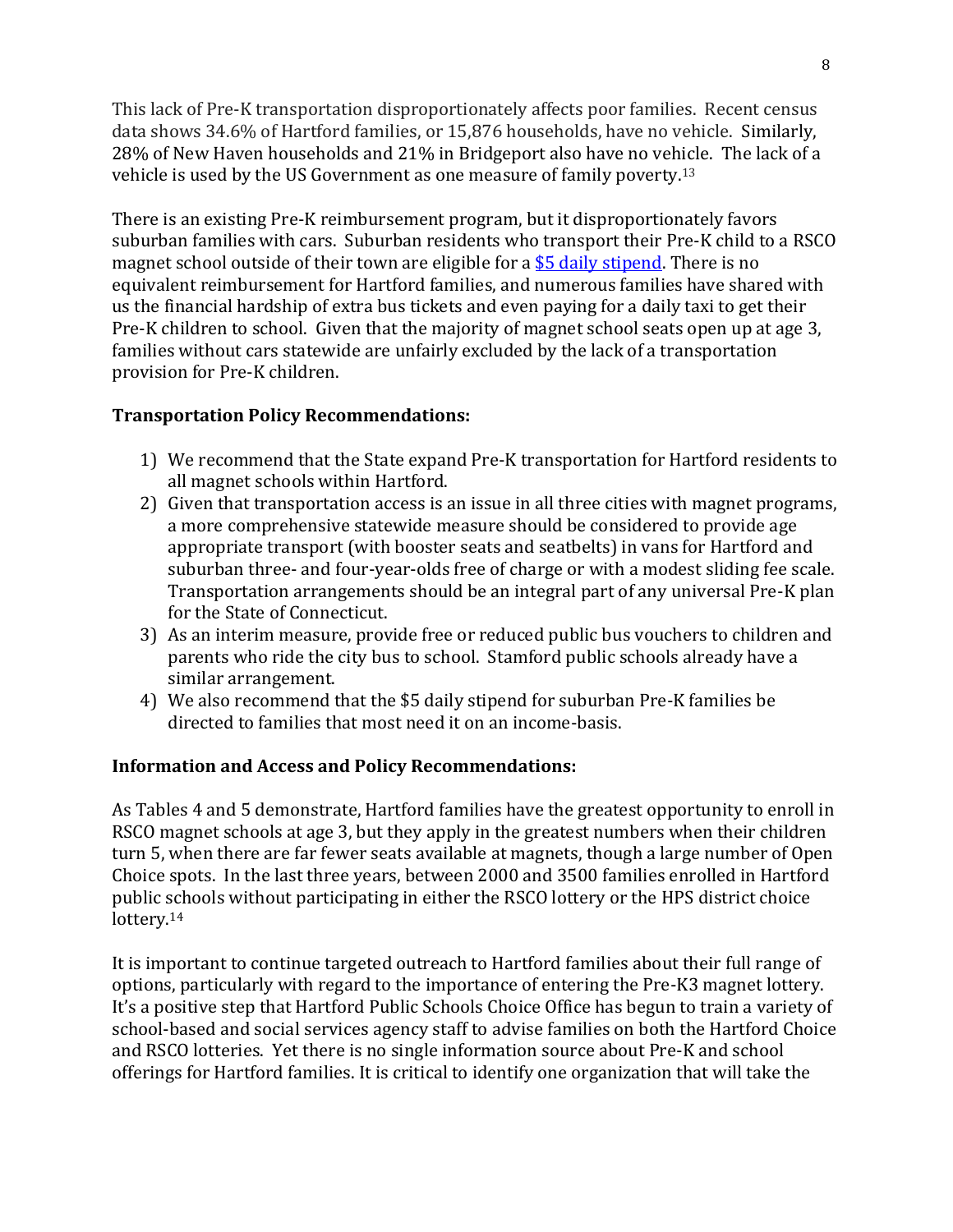lead on organizing outreach and creating comprehensive online and print communications that summarize all choices for Hartford parents.

In addition, one's chance of admission varies widely by school and by grade, and families could benefit from focusing their applications where they have a stronger chance of a seat offer. After local New Haven parent organizers [published Pre-K data,](http://kidhaven.com/wp-content/uploads/sH-guide/ParentsGuideToPreschool.html) the New Haven Public Schools began publishing their own admissions [data tables](file:///C:/Screenshot%20of%20New%20Havenâ™s%20odds.%20http/::www.newhavenmagnetschools.com:index.php:whats-the-process:2013-lottery-data-charts) as part of their magnet brochure. Publishing the previous year's application and seat data may help parents to select options where they have a greater chance of admission to a magnet program and better distribute applications to a wider number of schools.

# **Further Questions**

There are a number of unanswered questions about the impact of public Pre-K programming. Education providers have suggested that the expansion of magnet preschool programs results in the transfer of children from private preschool programs, both Hartford community providers and suburban private programs. Many of these are high quality programs, but few are providing as racially integrated a setting for students. While this may result in certain providers having to work harder to fill their seats, this shift has had the net-positive effect of increasing the overall number of racially and economically integrated Pre-K seats in the area. In addition, 32% of Hartford Public School children are still not receiving any pre-k services, and all providers, whether RSCO Pre-K programs, HPS neighborhood schools and community providers must work together to reach these families.

Second, although the Sheff coalition has requested public reports from the State on student attrition, there is little public information available on how many suburban students stay in magnet schools after attending preschool, and what programs are most effective in retaining suburban students through elementary school and beyond.15 We hope to present a research brief on this topic at a later date.

# **Conclusion**

The Hartford area's RSCO Pre-K programs offer a rich curriculum with highly trained and certified instructors and racially and economically diverse classrooms. Research has shown that these racially and economically integrated preschool environments can give low-income students a strong boost in their early learning. The creation of Sheff magnet pre-K programs has been a critical reason that the number of Hartford Public School students beginning kindergarten with preschool experience, a critical factor in later educational success, has doubled in the last eight years.

An analysis of applications and available seats shows a continued unmet demand from suburban and Hartford families alike for these quality Pre-K programs. There are currently significantly more pre-K applications and spots for suburban families, showing the robust suburban demand for integrated magnet offerings.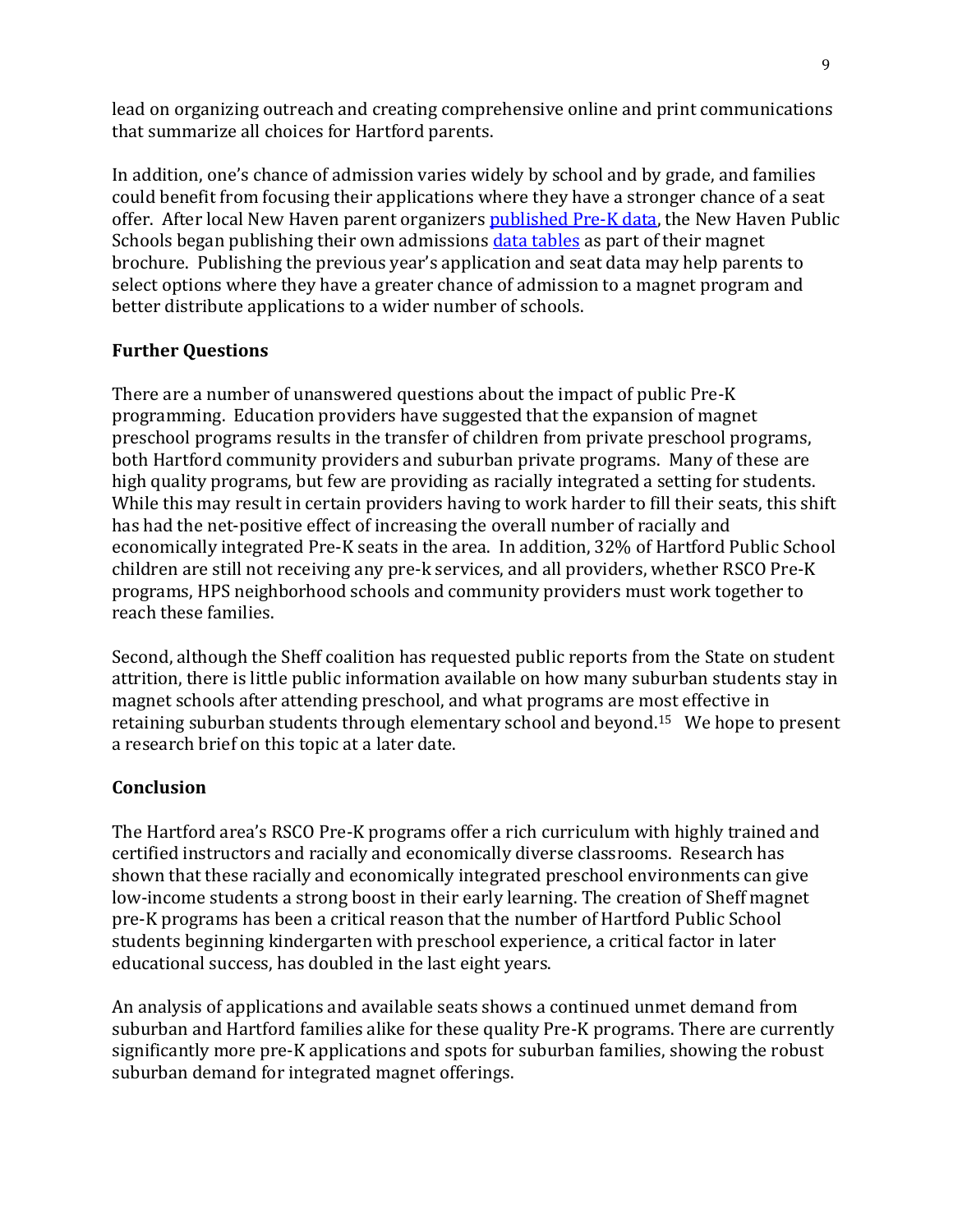Even though Hartford families have a range of Pre-K options, including magnet and Open Choice programs, 32% of Hartford Public School students still enter kindergarten with no preschool experience. Within Hartford, securing transportation for pre-K students to attend magnet schools in Hartford is an important starting point. It is also critical that outreach to Hartford families includes a discussion of the odds of applying to programs at various ages. Coordinating outreach between the state and magnet providers is critical to helping to better guide all families, and Hartford families in particular, through the complicated choice application process.

#### **Acknowledgements**

Thanks to Phil Tegeler, Jack Dougherty, and John Humphries for reading and commenting on earlier versions. Thanks to Cyd Oppenheimer at CT Voices for Children, Glen Peterson and Barbara Canzonetti at RSCO, and Debra Borrero at CREC for their generosity in sharing data.

#### **About the Author**

[Mira Debs](http://sociology.yale.edu/people/mira-debs) is an advanced PhD student in Sociology at Yale University writing a dissertation on parents, school choice and public Montessori schools in Hartford. She is the author of a previous Sheff report, [Simplifying the Lottery Process: Preferences.](http://sheffmovement.org/wp-content/uploads/2014/08/SheffMovementPreferencesReport_August-2014.pdf)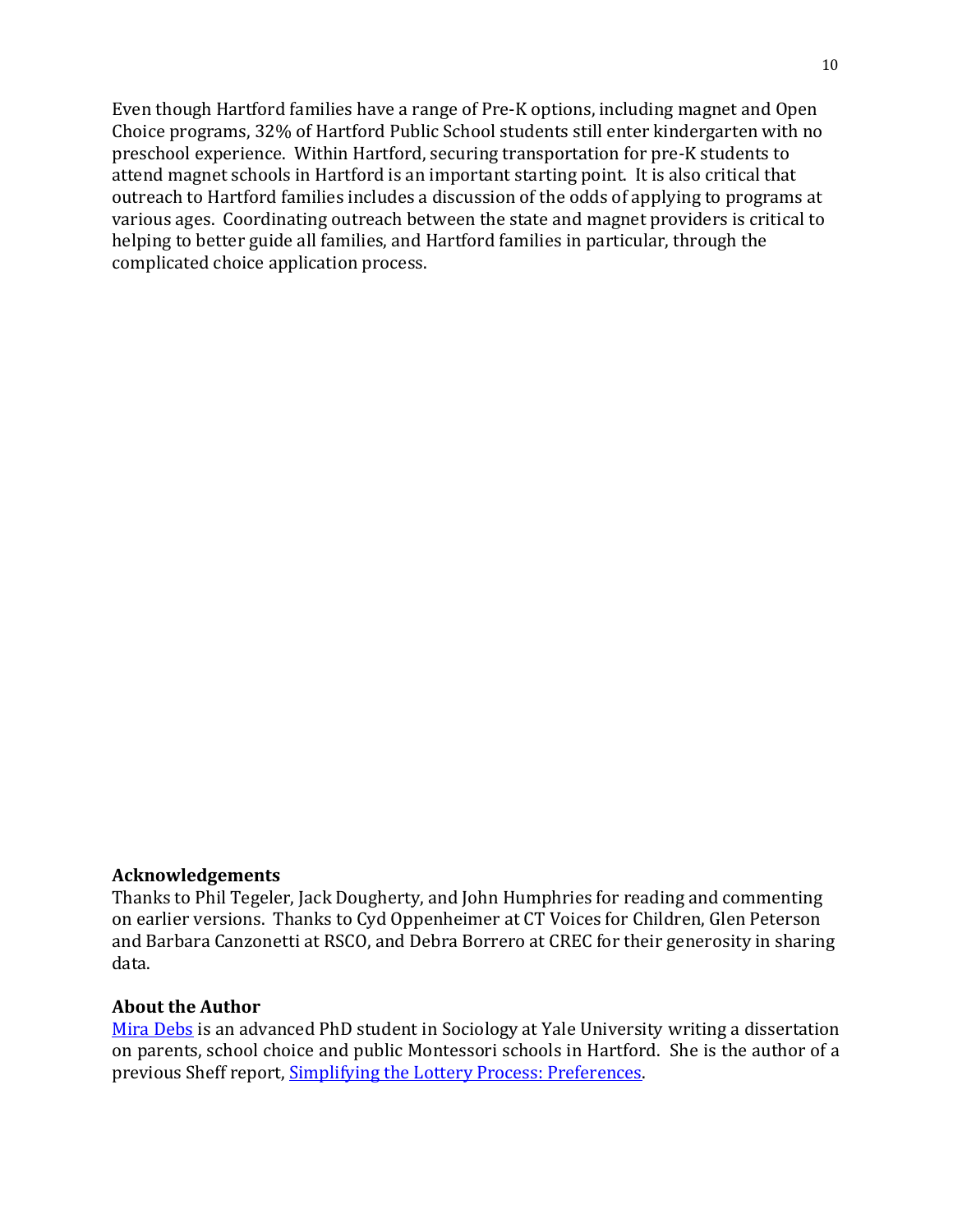#### **References**

- Barnett, W., K. Jung, V. Wong, T. Cook and C. Lamy. 2007, "Effects of Five State Prekindergarten Programs on Early Learning" *National Institute for Early Education Research at Rutgers*. Retrieved October 14, 2014, ([http://nieer.org/resources/research/multistate/fullreport.pdf.\)](http://nieer.org/resources/research/multistate/fullreport.pdf.)).
- Carolina Abecedarian Project. 1999. "Age 21 Follow-up Executive Summary, Early Learning: Later Success: The Abecedarian Study." Vol. Chapel Hill: University of North Carolina, FPG Child Development Center.
- Connecticut Departmet of Public Health. 2013, "Annual Town and County Population for Connecticut, 2013". Retrieved January 15, 2015, ([http://www.ct.gov/dph/cwp/view.asp?a=3132&q=388156\)](http://www.ct.gov/dph/cwp/view.asp?a=3132&q=388156)).
- Connecticut Office of Early Childhood. 2013, "Race to the Top Application: Early Learning Challenge"*,* Hartford. Retrieved December 20, 2014, ([http://www.ctearlychildhood.org/race-to-the-top-early-learning-challenge-](http://www.ctearlychildhood.org/race-to-the-top-early-learning-challenge-2013.html))[2013.html\)](http://www.ctearlychildhood.org/race-to-the-top-early-learning-challenge-2013.html)).
- Connecticut State Department of Education. 2013, "Pre-K Experience by District 2013-14" *Connecticut Education Data and Research*. Retrieved January 15, 2015, ([http://sdeportal.ct.gov/Cedar/WEB/ct\\_report/snapshotSelect.aspx\)](http://sdeportal.ct.gov/Cedar/WEB/ct_report/snapshotSelect.aspx)).
- Dougherty, Jack, Diane Zannoni, Marissa Block and Stephen Spirou. 2014, "Who Chooses in Hartford? Report 1: Statistical Analysis of Regional School Choice Office Applicants and Non-Applicants among Hartford-Resident Hps Students in Grades 3-7, Spring 2012" *Cities, Suburbs and Schools Project at Trinity College,* Hartford, CT. ([http://digitalrepository.trincoll.edu/cssp\\_papers/\)](http://digitalrepository.trincoll.edu/cssp_papers/)).
- Frankenberg, Erica. 2007, "Improving and Expanding Hartford's Project Choice Program" *Sheff Movement Coalition*. Retrieved December 15, 2014, ([http://www.prrac.org/pdf/ProjectChoiceCampaignFinalReport.pdf\)](http://www.prrac.org/pdf/ProjectChoiceCampaignFinalReport.pdf)).
- Gertler, Paul, James Heckman, Rodrigo Pinto, Arianna Zanolini, Christel Vermeersch, Susan Walker, Susan M Chang and Sally Grantham-McGregor. 2014. "Labor Market Returns to Early Childhood Stimulation Intervention in Jamaica." *Science* 344(6187):998-1001.
- Reid, Jeanne L. 2012. "Socioeconomic Diversity and Early Learning: The Missing Link in
- Policy for High-Quality Preschools." Pp. 67-125 in *The Future of School Integration:*
- *Socioeconomic Diversity as an Education Reform Strategy*, edited by R. Kahlenberg. New York: The Century Foundation Press.
- Reid, Jeanne L and Douglas D Ready. 2013. "High-Quality Preschool: The Socioeconomic Composition of Preschool Classrooms and Children's Learning." *Early Education & Development* 24(8):1082-111.
- Rey, Enid. 2012. "Hartford Public Schools Choice Report." Vol. Hartford, CT: Hartford Public Schools.
- Schechter, Carlota and Beth Bye. 2007. "Preliminary Evidence for the Impact of Mixed-Income Preschools on Low-Income Children's Language Growth." *Early Childhood Research Quarterly* 22(1):137-46.
- Schiavino-Narvaez, Beth. 2014, "Transition Report"*,* Hartford, CT: Hartford Public Schools. Retrieved December 15, 2014, ([http://www.hartfordschools.org/transition-report\)](http://www.hartfordschools.org/transition-report)).
- U.S. Census Bureau. 2014. "American Community Survey 2008-2012." Washington, DC.